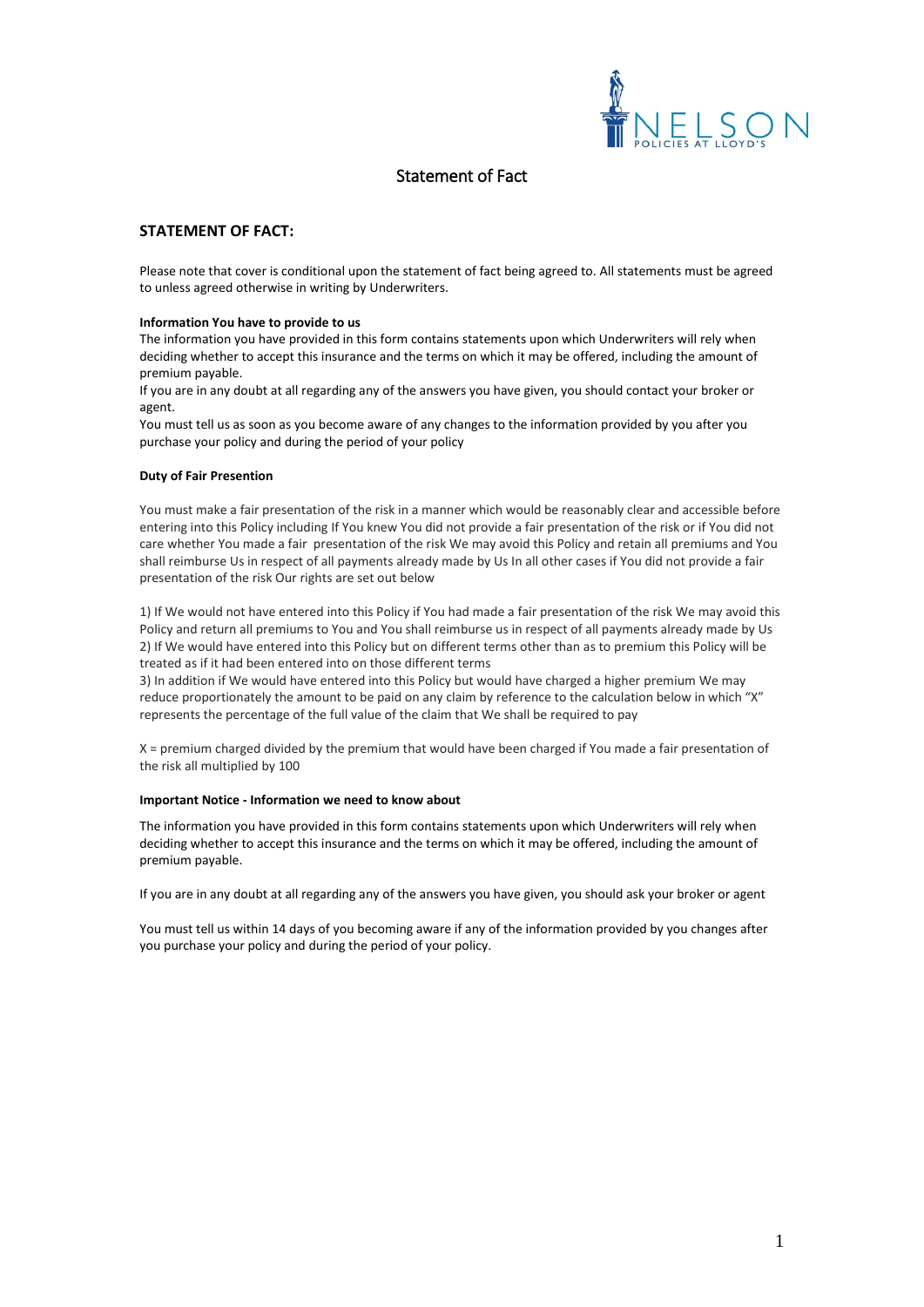# **Proposer Details**

| <b>Full Name</b>                                                    |  |
|---------------------------------------------------------------------|--|
| Date of Birth                                                       |  |
| Occupation                                                          |  |
| Daytime Telephone Number                                            |  |
| Full Name of 2 <sup>nd</sup> Applicant                              |  |
| Date of Birth                                                       |  |
| Occupation                                                          |  |
| Address of the property to be<br>insured Full Address inc. postcode |  |
| Correspondence address and<br>postcode                              |  |
| Domiciled address and postcode                                      |  |

# **Property Details**

| What type of Property;                                                                     | House / Bungalow / Flat / Flat shop / Office /<br>Industrial Unit / Church / Public House Social Club<br>/ Other |
|--------------------------------------------------------------------------------------------|------------------------------------------------------------------------------------------------------------------|
| What year built (approximate)                                                              |                                                                                                                  |
| How many number of floors                                                                  |                                                                                                                  |
| Is the property                                                                            | Detached / Semi-detached / Terraced / Other                                                                      |
| Is the property grade listed                                                               | Yes / No                                                                                                         |
| (if Yes please state what listing)                                                         |                                                                                                                  |
| The property is self-contained with separate lockable entrances<br>under your sole control | Yes/No                                                                                                           |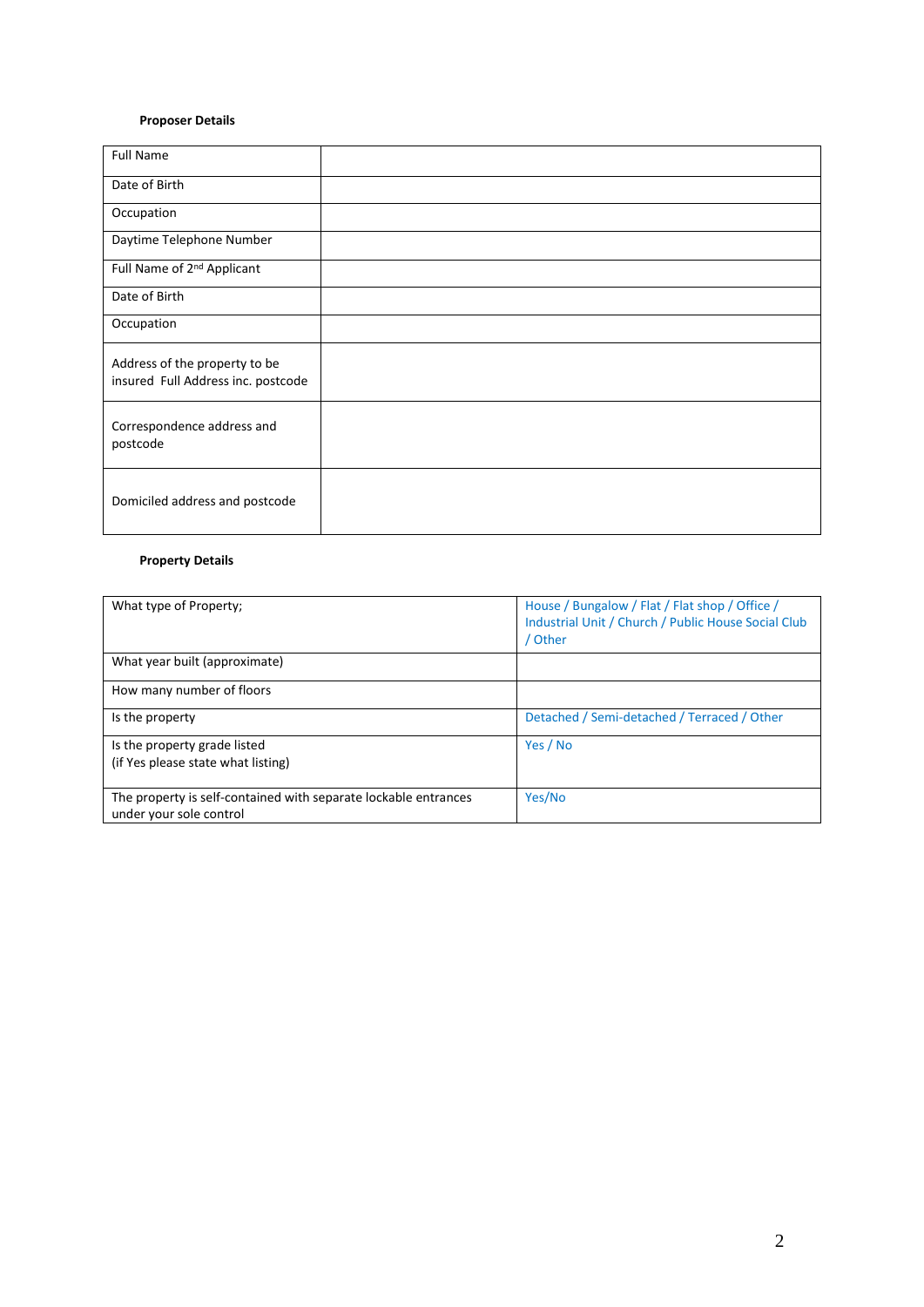# **Unoccupancy Details**

| How long have you owned the property                                                                   |                                                              |
|--------------------------------------------------------------------------------------------------------|--------------------------------------------------------------|
| How long has the property been unoccupied                                                              |                                                              |
| Why is the property unoccupied                                                                         | Awaiting Sale / To Be Let / Renovation/Refurbishment / Other |
| How long do you anticipate the property to be unoccupied<br>for                                        |                                                              |
| Is any part of the property to be demolished                                                           | Yes/No                                                       |
| Is the property to undergo any refurbishment or<br>renovation works                                    | Yes/No                                                       |
| If yes; What is the estimated cost of the works                                                        | £                                                            |
| Is planning permission required                                                                        | Yes/No                                                       |
| Has planning permission been approved                                                                  | Yes/No<br><b>Further information:</b>                        |
| How long will the works take to complete                                                               |                                                              |
| Who will be carrying out the works at the property                                                     | Insured / Contractor / Other                                 |
|                                                                                                        | If Other please provide details.                             |
| Is the property to undergo any structural extensions or<br>conversions                                 | Yes/No                                                       |
| Please provide full details of the works                                                               |                                                              |
| Are there any adjacent properties that are also unoccupied                                             | Yes/No                                                       |
| Have any emergency services attended the property<br>within the last 5 years                           | Yes/No                                                       |
| How far approximately is the nearest fire station (in miles)                                           |                                                              |
| Is the property protected by an intruder alarm                                                         | Yes/No                                                       |
| If yes, what type of signal does your intruder alarm have                                              | Bells only / Digicom, Redcare / Central Station              |
| Is the intruder alarm under an annual maintenance<br>contract with an NSI or SSAIB approved contractor | Yes/No                                                       |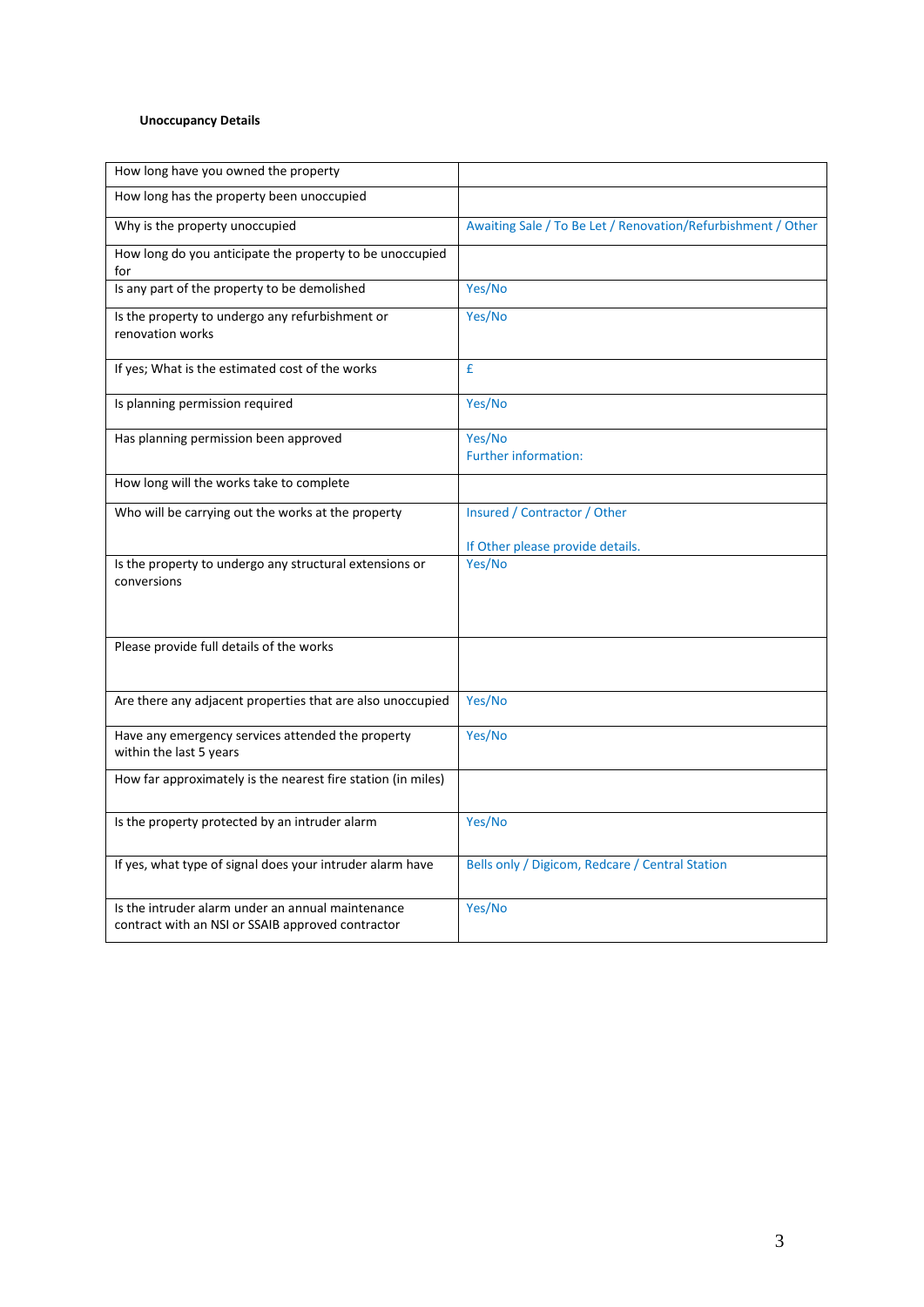# **Sums to be insured Standards Perils are defined as Fire, Lighting, Explosion and Aircraft.**

| <b>Buildings</b> |  |
|------------------|--|
| Out Buildings    |  |
| Contents         |  |

| <b>Property Owners Liability</b> |        |
|----------------------------------|--------|
| <b>£1 Million</b>                | Yes/No |
| <b>E2 Million</b>                | Yes/No |

## **The property is built solely of brick, stone or concrete with timber or concrete floors and roofed with slates, tiles, asphalt, metal or concrete**

If you have notified us of a change to this statement, it is shown below;

## **The property is not constructed with a flat roof which covers more than 25% of the roof area**

If you have notified us of a change to this statement, it is shown below;

## **The property is in a good state of repair**

If you have notified us of a change to this statement, it is shown below;

## **The property will be maintained to a good standard throughout the period of insurance**

If you have notified us of a change to this statement, it is shown below;

# **All external doors are fitted with five lever mortice deadlocks or multi-point locking systems**

If you have notified us of a change to this statement, it is shown below;

# **All patio doors are fitted with a central locking device with key operated bolts top and bottom**

If you have notified us of a change to this statement, it is shown below;

# **All accessible windows are fitted with key operated window locks**

If you have notified us of a change to this statement, it is shown below;

# **The entire shop or office front including doors are fitted with external shutters or grills, or the entire area boarded up**

If you have notified us of a change to this statement, it is shown below;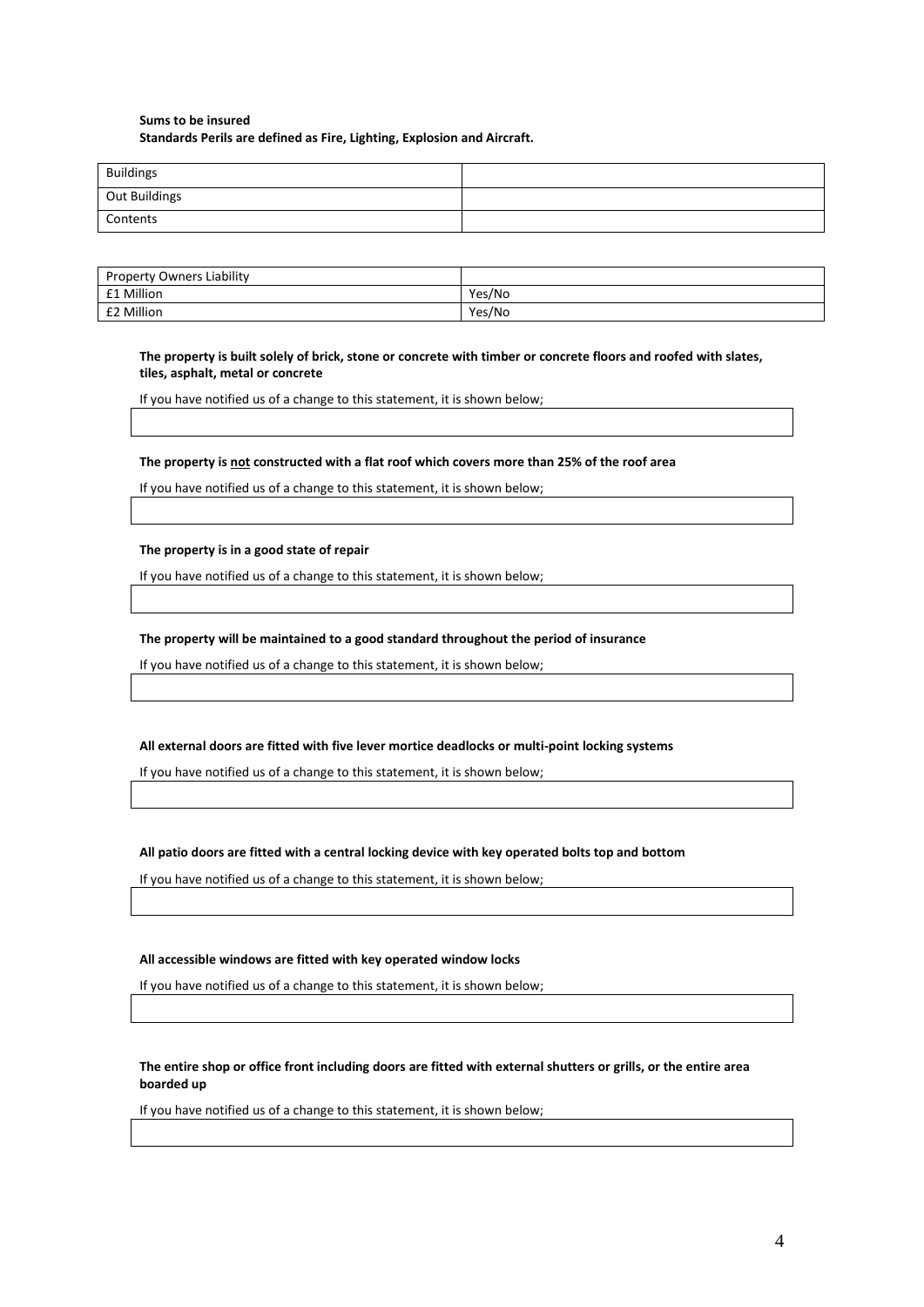#### **All other ground floors windows and accessible upper floor windows barred, grilled or boarded up**

If you have notified us of a change to this statement, it is shown below;

## **All Letter boxes and similar openings sealed shut**

If you have notified us of a change to this statement, it is shown below;

**The entire property is protected by a burglar alarm which is professionally maintained under contract with either NSI or SSAIB approved contract.**

If you have notified us of a change to this statement, it is shown below;

## **The supply of gas and electricity to the premises are disconnected**

If you have notified us of a change to this statement, it is shown below;

#### **The property is clear of all loose combustible material**

If you have notified us of a change to this statement, it is shown below;

**The property is inspected once every seven (7) days by the owner or their appointed representative and a signed log is kept.**

If you have notified us of a change to this statement, it is shown below;

**Neither you nor any member of your family have suffered any loss or damage ( whether insured or not) or had any claims made against you or them in respect of the events for which you wish to insure, either at this or any previous address, within the last five (5) years.**

If you have notified us of a change to this statement, it is shown below;

**Neither you nor any member of the family been convicted of arson or of any offence involving dishonestly of any kind (e.g. fraud robbery and theft or handling stolen goods)**

If you have notified us of a change to this assumption, it is shown below;

**Neither you nor any members of the family have had insurance refused or cancelled.**

If you have notified us of a change to this statement, it is shown below;